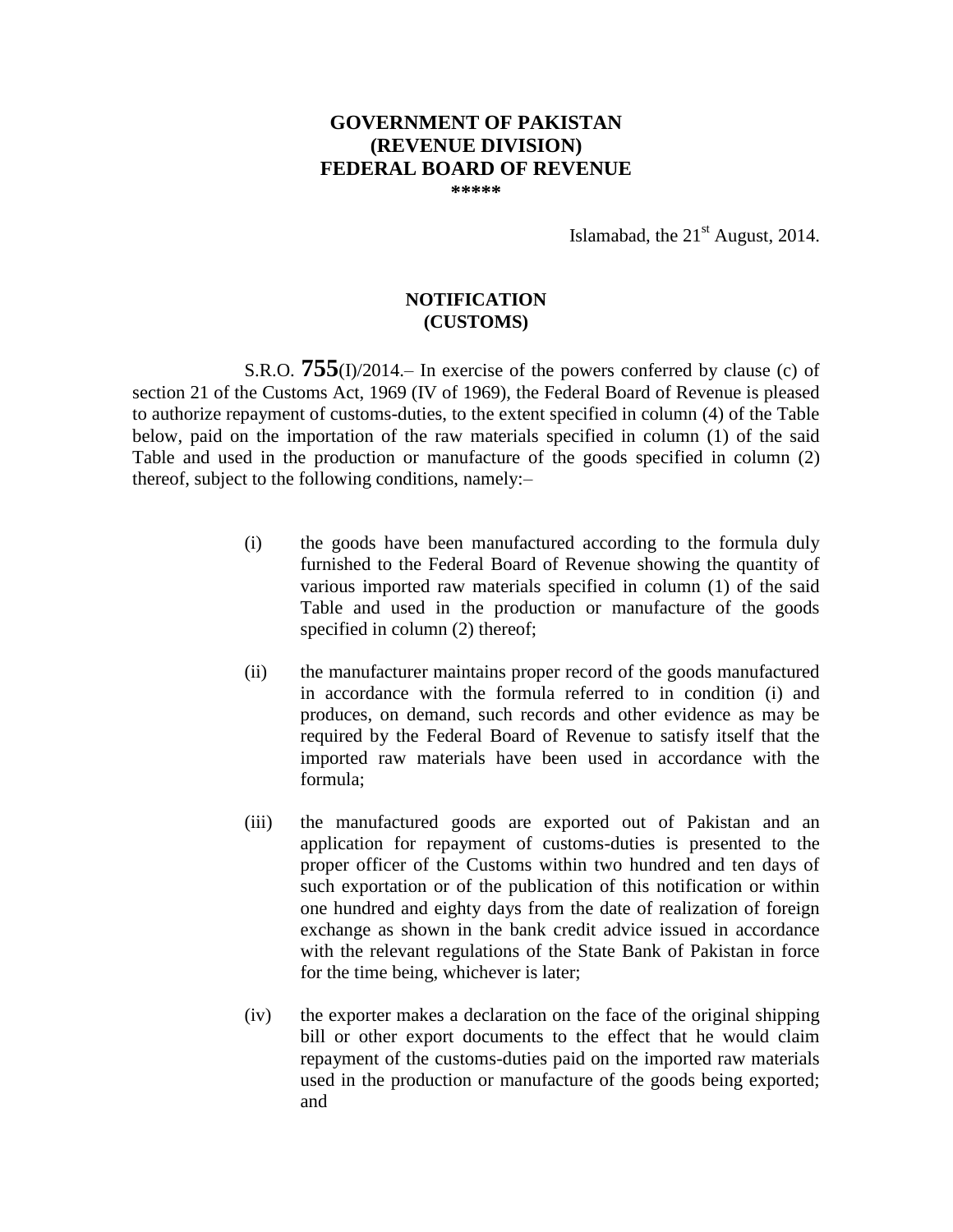- (v) the repayment of customs-duties at the rate specified shall be allowed provided that the goods exported are manufactured with the same constituents on which the rate of repayment is notified and the manufacturer-*cum*-exporter shall immediately intimate the Collector of Customs concerned, —
	- (a) any change in the prices of the imported raw materials;
	- (b) any change in the composition of the manufactured goods to be exported; and
	- (c) use of any indigenous raw materials in place of imported raw materials.

2. The repayment of customs-duties authorized by this notification shall be admissible in respect of goods exported between the period commencing from the  $7<sup>th</sup>$ January, 2013, and ending on the  $21<sup>st</sup>$  August, 2014.

| TABLE                             |                      |                                                    |  |
|-----------------------------------|----------------------|----------------------------------------------------|--|
| Goods produced or<br>manufactured | H.S. Code            | <b>Extent of</b><br>repayment of<br>customs-duties |  |
|                                   | $\mathbf{3}$         | 4                                                  |  |
|                                   | <b>Raw materials</b> |                                                    |  |

**TABLE** 

The following goods produced or manufactured and exported by M/s. Sapphire Finishing Mills Limited, Karachi:–

| 1. Enzyme.<br>2. Sodium persulphate.          | 1.100\% cotton or<br>blended polyester/ | 5208.3200<br>5208.3300 | $1.86\%$ of the f.o.b.<br>value |
|-----------------------------------------------|-----------------------------------------|------------------------|---------------------------------|
| 3. Hydrogen per oxide.                        | cotton/Trevira (all                     | 5208.3900              |                                 |
| 4. Per oxide stabilizer.                      | blends) dyed THPC                       | 5209.3100              |                                 |
| 5. Mercerizing assistant.                     | fire or flame retardant                 | 5209.3200              |                                 |
| 6. Sequestering agent.                        | woven fabric.                           | 5209.3900              |                                 |
| 7. Wetting agent/                             |                                         | 5210.3100              |                                 |
| detergent.                                    |                                         | 5210.3200              |                                 |
| 8. Acetic acid/                               |                                         | 5210.3900              |                                 |
| neutralizing agent.                           |                                         | 5211.3100              |                                 |
| 9. Pyrovatex ACS                              |                                         | 5211.3200              |                                 |
| special for fire<br>retardant process.        |                                         | 5211.3900              |                                 |
| 10. NH3 gas (ammonia)<br>gas).                |                                         |                        |                                 |
| 11. Turpex-can strength<br>improver softener. |                                         |                        |                                 |
| 12. Starch.                                   |                                         |                        |                                 |
| 13. Poly vinyl alcohol.                       |                                         |                        |                                 |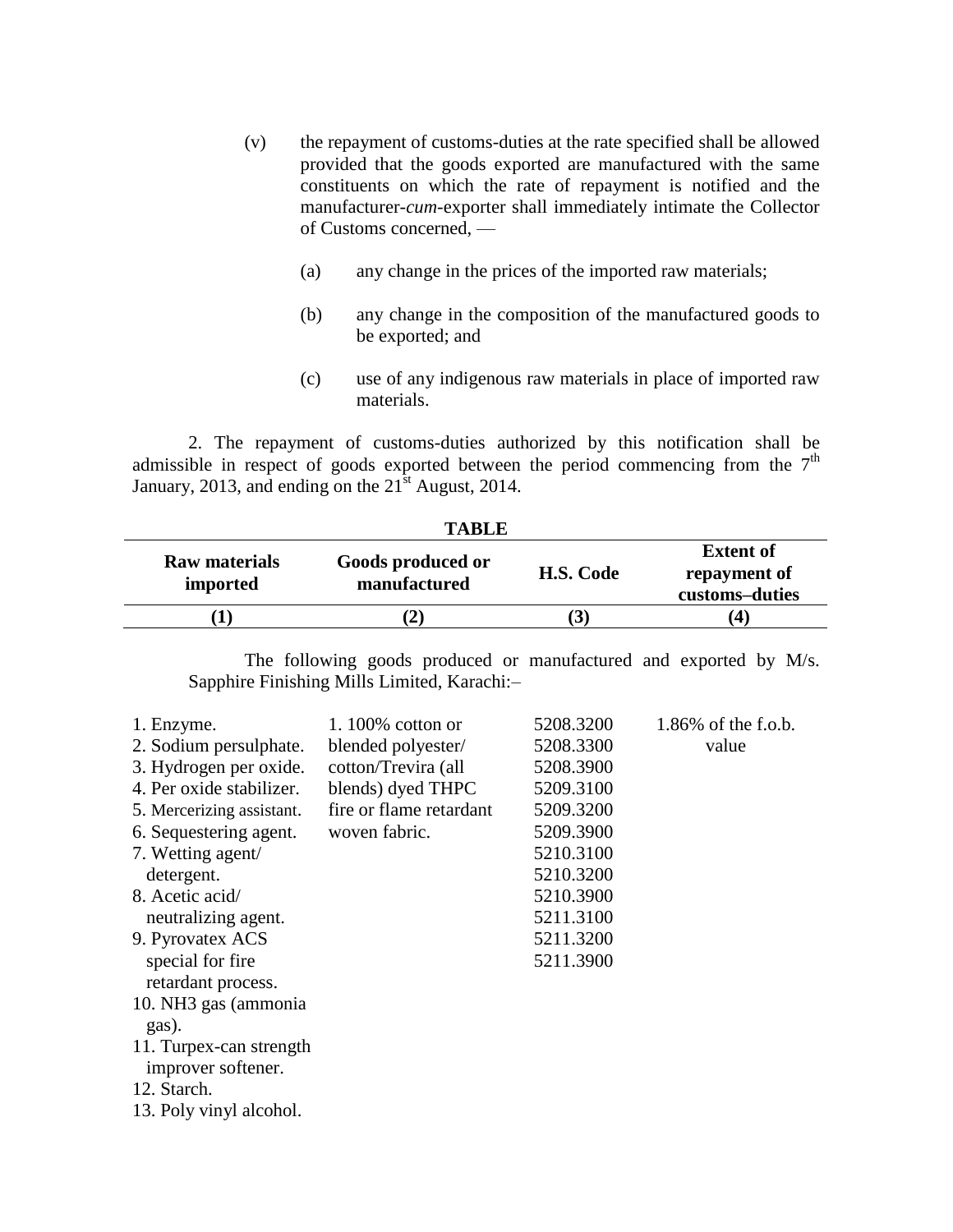| 14. Tallow.<br>15. Tallow substitute.<br>16. Dyes for cotton<br>(VAT dyes).<br>17. Dispersen dyes for<br>polyester<br>18. Anti-migrant.<br>19. Detergent.<br>20. Dye fixing agent.<br>21. Polyester.<br>21. Packing materials.                                                                                                                                                                                                                                                                                                                                                                                                                                       |                                                                                                    |                                                                                                      |                                 |
|----------------------------------------------------------------------------------------------------------------------------------------------------------------------------------------------------------------------------------------------------------------------------------------------------------------------------------------------------------------------------------------------------------------------------------------------------------------------------------------------------------------------------------------------------------------------------------------------------------------------------------------------------------------------|----------------------------------------------------------------------------------------------------|------------------------------------------------------------------------------------------------------|---------------------------------|
| 1. Enzyme.<br>2. Sodium persulphate.<br>3. Hydrogen per oxide.<br>4. Per oxide stabilizer.<br>5. Mercerizing<br>assistant.<br>6. Sequestering agent.<br>7. Wetting agent/<br>detergent.<br>8. Acetic acid/<br>neutralizing agent.<br>9. Pyrovatex ACS<br>special for fire<br>retardant process.<br>10. NH3 Gas (ammonia<br>gas).<br>11. Turpex-Can<br>strength improver<br>softener.<br>12. Starch.<br>13. Poly vinyl alcohol.<br>14. Tallow.<br>15. Tallow substitute.<br>16. Dyes for cotton<br>(VAT dyes)<br>17. Anti-migrant.<br>18. Detergent.<br>19. Dye fixing agent.<br>20. Zipper.<br>21. Accessories.<br>22. FR reflective tape.<br>23. Packing materials. | 2.100% cotton dyed<br>THPC fire or flame<br>retardant (Provatex<br>ACS special) woven<br>garments. | 6203.3200<br>6203.4200<br>6204.3200<br>6204.4200<br>6205.2090<br>6206.3090<br>6207.9100<br>6208.9100 | $1.26\%$ of the f.o.b.<br>value |
| 1. Enzyme.<br>2. Sodium persulphate.                                                                                                                                                                                                                                                                                                                                                                                                                                                                                                                                                                                                                                 | 3. Blended cotton/<br>polyester/Trevira (all                                                       | 6203.3300<br>6203.3900                                                                               | 1.35% of the f.o.b.<br>value    |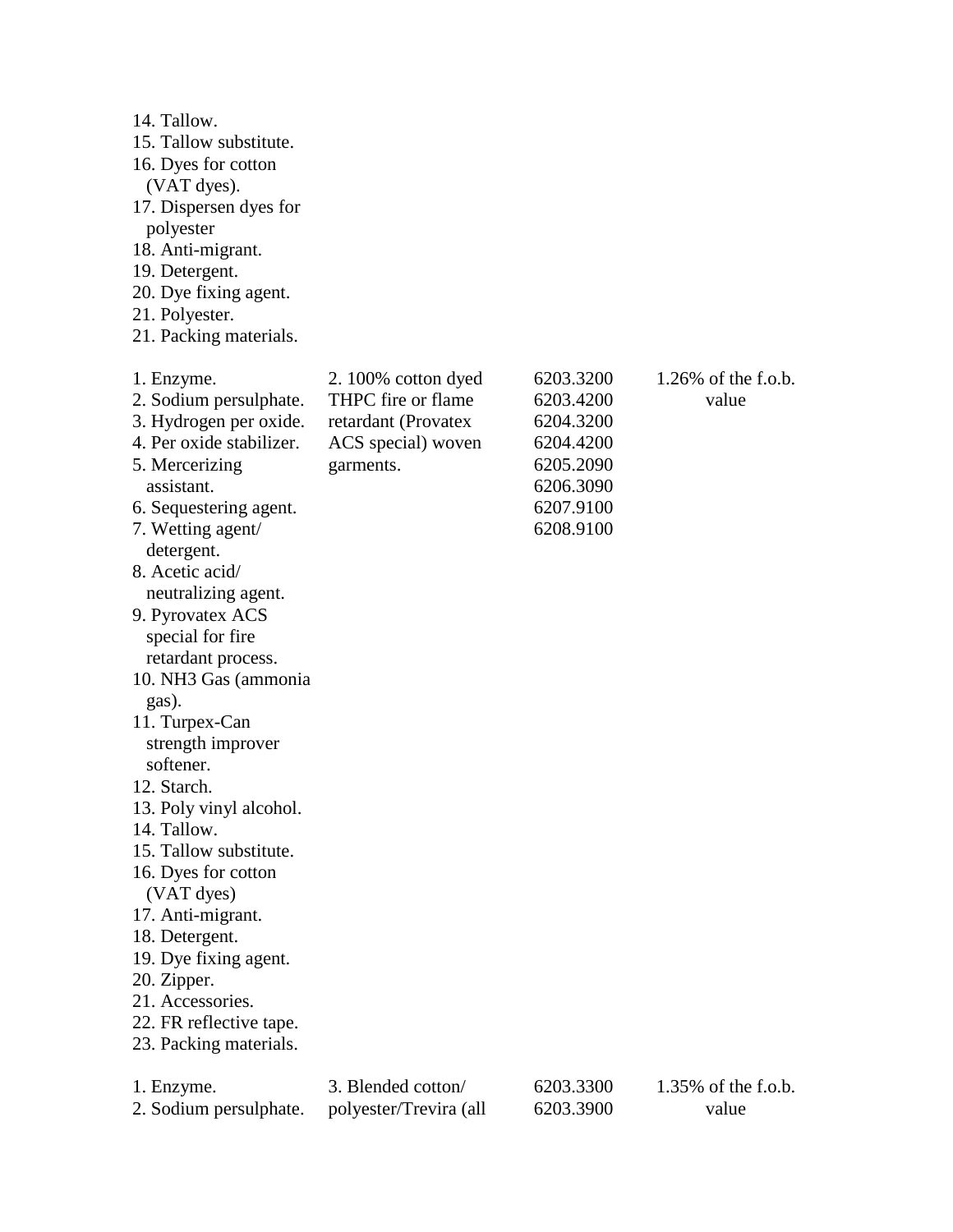| 19. Detergent.<br>20. Dye fixing agent.<br>21. Zipper.<br>22. Accessories.<br>23. FR reflective tape.<br>24. Packing materials. |
|---------------------------------------------------------------------------------------------------------------------------------|
|---------------------------------------------------------------------------------------------------------------------------------|

| 1. Enzyme.                | 4.100\% cotton or   | 5208.3200 | 3.96% of the f.o.b. |
|---------------------------|---------------------|-----------|---------------------|
| 2. Sodium persulphate.    | blended polyester/  | 5208.3300 | value               |
| 3. Hydrogen per oxide.    | cotton (all blends) | 5208.3900 |                     |
| 4. Per oxide stabilizer.  | LUMINOUS dyed       | 5209.3100 |                     |
| 5. Mercerizing assistant. | HIVIS fire or flame | 5209.3200 |                     |
| 6. Sequestering agent.    | retardant (Provatex | 5209.3900 |                     |
| 7. Wetting agent/         | CP) woven fabric.   | 5210.3100 |                     |
| detergent.                |                     | 5210.3200 |                     |
| 8. Acetic acid/           |                     | 5210.3900 |                     |
| neutralizing agent.       |                     | 5211.3100 |                     |
| 9. Pyrovatex CP - fire    |                     | 5211.3200 |                     |
| retardant chemical.       |                     | 5211.3900 |                     |
| 10. Resin-Lyofix CHN      |                     |           |                     |
| 11. Turpex-Can            |                     |           |                     |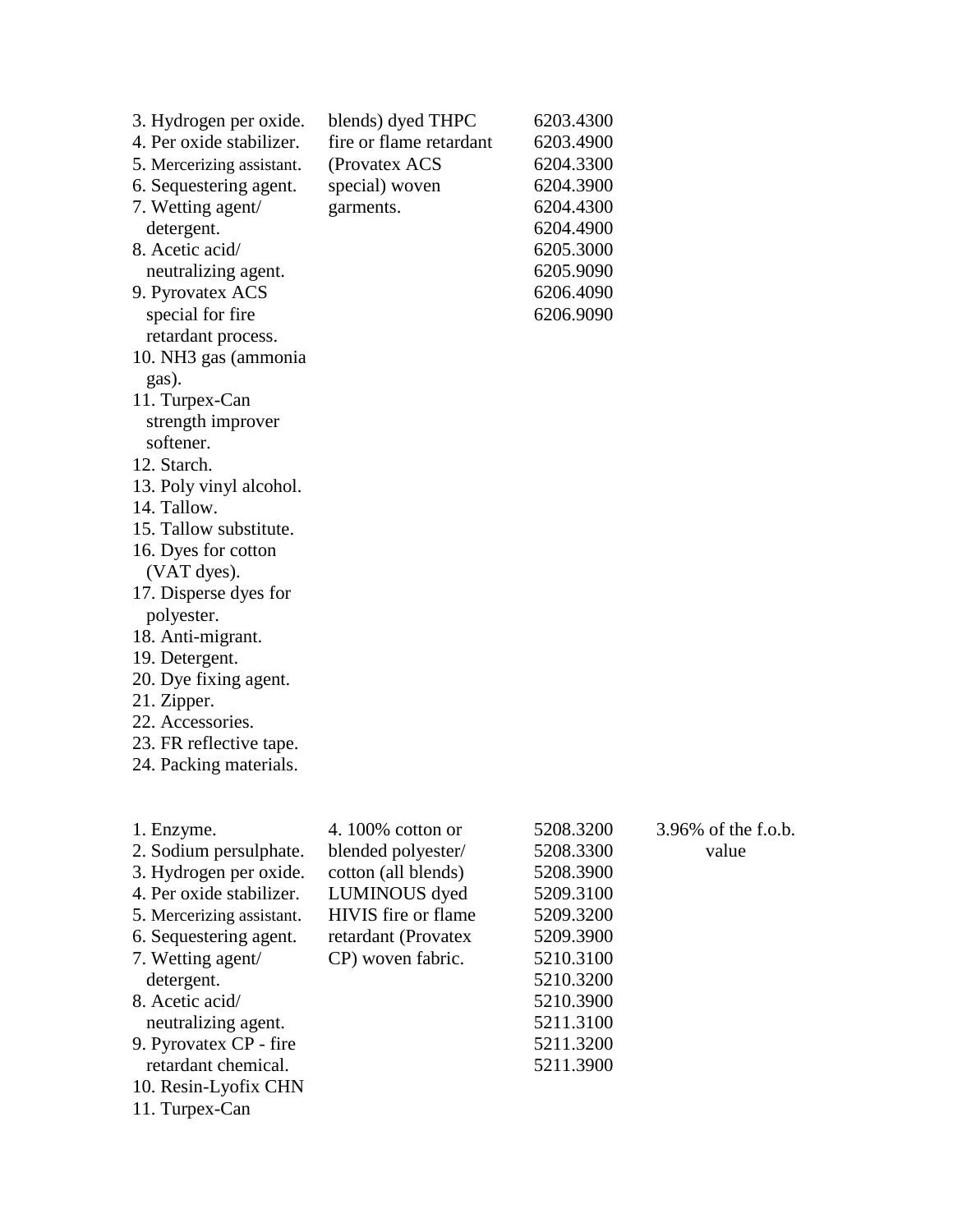| strength improver<br>softener.<br>12. Starch.<br>13. Poly vinyl alcohol.<br>14. Tallow.<br>15. Tallow substitute.<br>16. Dyes for cotton<br>(Luminous dyes).<br>17. Dyes for polyester<br>(disperse dyes).<br>18. Anti-migrant.<br>19. Detergent.<br>20. Dye fixing agent.<br>21. Packing materials.                                                                                                                                                                                                                                                                                                                                                            |                                                                                                     |                                                                                                                   |                               |
|-----------------------------------------------------------------------------------------------------------------------------------------------------------------------------------------------------------------------------------------------------------------------------------------------------------------------------------------------------------------------------------------------------------------------------------------------------------------------------------------------------------------------------------------------------------------------------------------------------------------------------------------------------------------|-----------------------------------------------------------------------------------------------------|-------------------------------------------------------------------------------------------------------------------|-------------------------------|
| 1. Enzyme.<br>2. Sodium persulphate.<br>3. Hydrogen per oxide.<br>4. Per oxide stabilizer.<br>5. Mercerizing assistant.<br>6. Sequestering agent.<br>7. Wetting agent/<br>detergent.<br>8. Acetic acid/<br>neutralizing agent.<br>9. Pyrovatex CP - Fire<br>retardant chemical.<br>10. Resin-Lyofix CHN.<br>11. Turpex-Can<br>strength improver<br>softener.<br>12. Starch.<br>13. Poly vinyl alcohol.<br>14. Tallow.<br>15. Tallow substitute.<br>16. Dyes for cotton<br>(Luminous dyes).<br>17. Disperse dyes for<br>polyester.<br>18. Anti-migrant.<br>19. Detergent.<br>20. Dye fixing agent.<br>21. Zipper.<br>22. Accessories.<br>23. FR reflective tape. | 5.100% cotton<br>LUMINOUS dyed<br>HIVIS fire or flame<br>retardant (Provatex<br>CP) woven garments. | 6203.3200<br>6203.4200<br>6204.3200<br>6204.4200<br>6205.2090<br>6206.2090<br>6206.3090<br>6207.9100<br>6208.9100 | 3.06 % of the f.o.b.<br>value |

24. Packing materials.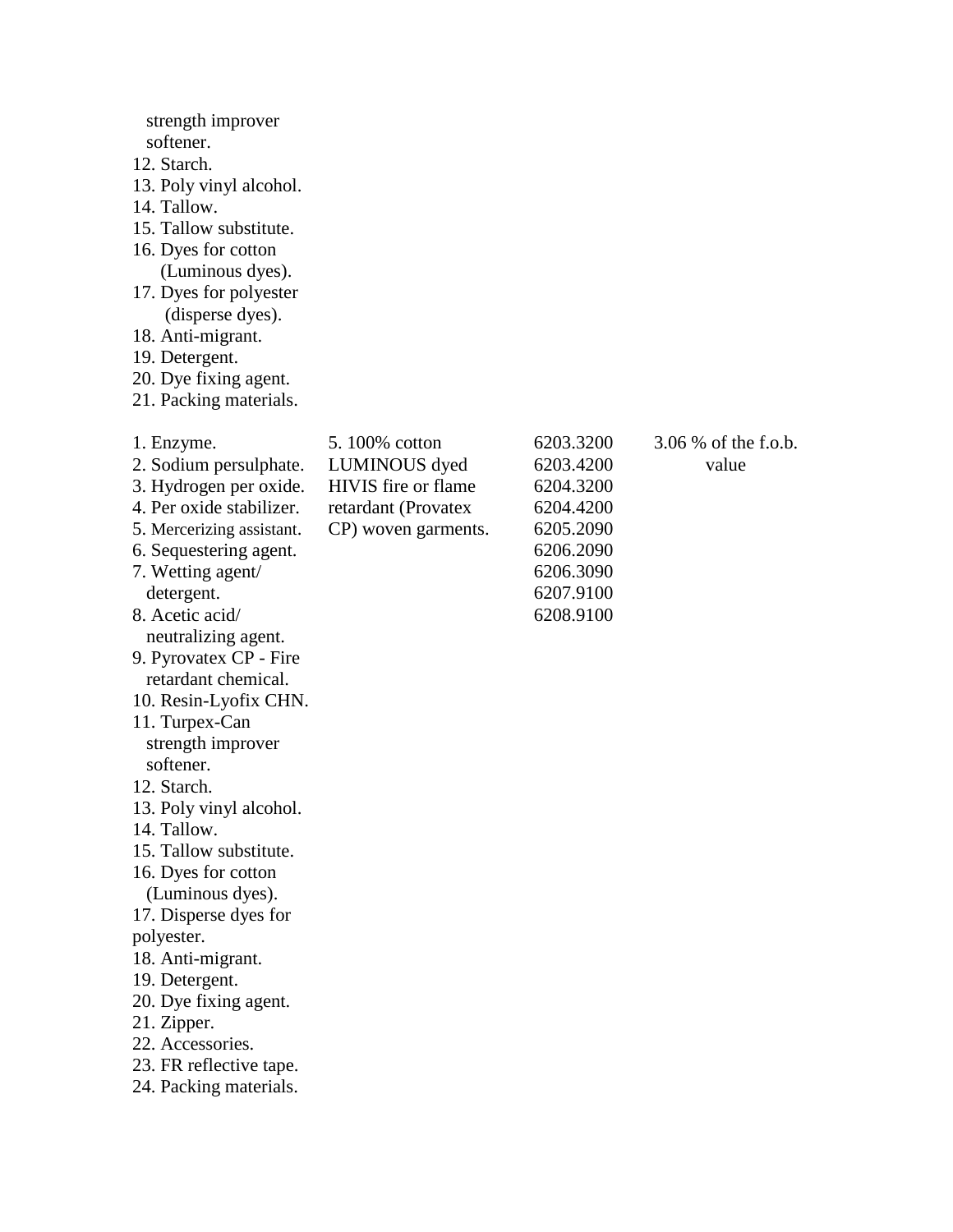| 1. Enzyme.<br>2. Sodium persulphate<br>3. Hydrogen per oxide.<br>4. Per oxide stabilizer.<br>5. Mercerizing<br>assistant.<br>6. Sequestering agent.<br>7. Wetting agent/<br>detergent.<br>8. Acetic acid/<br>neutralizing agent.<br>9. Pyrovatex CP - Fire<br>retardant chemical.<br>10. Resin-Lyofix CHN.<br>11. Turpex-Can<br>strength improver<br>softener.<br>12. Starch.<br>13. Poly vinyl alcohol.<br>14. Tallow.<br>15. Tallow substitute.<br>16. Dyes for cotton<br>(Luminous dyes).<br>17. Disperse dyes for<br>polyester.<br>18. Anti-migrant.<br>19. Detergent.<br>20. Dye fixing agent.<br>21. Zipper.<br>22. Accessories.<br>23. FR reflective tape.<br>24. Packing materials. | 6. Polyester/cotton<br>blended (all blends)<br>LUMINOUS dyed<br>HIVIS fire or flame<br>retardant (Provatex<br>CP) woven garments. | 6203.3300<br>6203.3900<br>6203.4300<br>6203.4900<br>6204.3300<br>6204.3900<br>6204.4300<br>6204.4900<br>6205.3000<br>6205.9090<br>6206.4090<br>6206.9090 | 3.13 % of the f.o.b.<br>value   |
|---------------------------------------------------------------------------------------------------------------------------------------------------------------------------------------------------------------------------------------------------------------------------------------------------------------------------------------------------------------------------------------------------------------------------------------------------------------------------------------------------------------------------------------------------------------------------------------------------------------------------------------------------------------------------------------------|-----------------------------------------------------------------------------------------------------------------------------------|----------------------------------------------------------------------------------------------------------------------------------------------------------|---------------------------------|
| 1. Enzyme.<br>2. Sodium persulphate.<br>3. Hydrogen per oxide.<br>4. Per oxide stabilizer.<br>5. Mercerizing assistant.<br>6. Sequestering agent.<br>7. Wetting agent/<br>detergent.<br>8. Acetic acid/<br>neutralizing agent.<br>9. Polyurethane for<br>strengthening & anti-<br>piling.<br>10. Fluorescent or                                                                                                                                                                                                                                                                                                                                                                             | 7.100% cotton<br>bleached or white or<br>blended polyester/<br>cotton (all blends)<br>polyurethane finished<br>woven fabric.      | 5208.2200<br>5208.2300<br>5208.2900<br>5209.2100<br>5209.2200<br>5209.2900<br>5210.2100<br>5210.2900<br>5211.2000                                        | $1.06\%$ of the f.o.b.<br>value |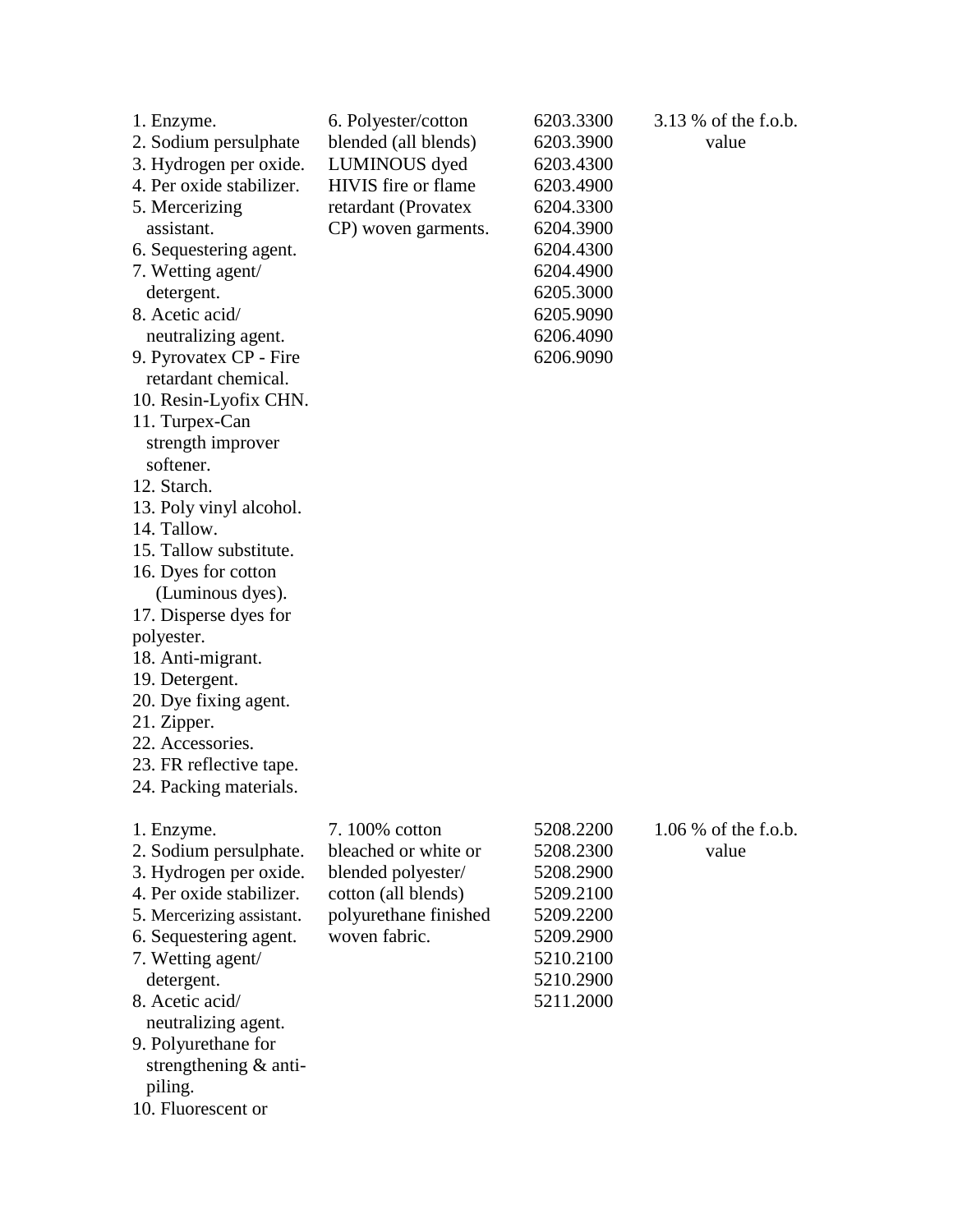| optical brightener.<br>11. Turpex-Can<br>strength improver<br>softener.<br>12. Starch.<br>13. Poly vinyl alcohol.<br>14. Tallow.<br>15. Tallow substitute.<br>16. Packing materials.                                                                                                                                                                                                                                                                                                                                                           |                                                                                                               |                                                                                                                                                          |                                  |
|------------------------------------------------------------------------------------------------------------------------------------------------------------------------------------------------------------------------------------------------------------------------------------------------------------------------------------------------------------------------------------------------------------------------------------------------------------------------------------------------------------------------------------------------|---------------------------------------------------------------------------------------------------------------|----------------------------------------------------------------------------------------------------------------------------------------------------------|----------------------------------|
| 1. Enzyme.<br>2. Sodium persulphate.<br>3. Hydrogen per oxide.<br>4. Per oxide stabilizer.<br>5. Mercerizing assistant.<br>6. Sequestering agent.<br>7. Wetting agent/<br>detergent.<br>8. Acetic acid/<br>neutralizing agent.<br>9. Polyurethane for<br>strengthening $\&$ anti-<br>piling.<br>10. Dye fixing agent.<br>11. Turpex-Can strength<br>improver softener.<br>12. Starch.<br>13. Poly vinyl alcohol.<br>14. Tallow.<br>15. Tallow substitute.<br>16. Dyes for cotton<br>(reactive).<br>17. Anti-migrant.<br>18. Packing materials. | 8.100% cotton and<br>blended cotton/<br>polyester (all blends)<br>dyed polyurethane<br>finished woven fabric. | 5208.3200<br>5208.3300<br>5208.3900<br>5209.3100<br>5209.3200<br>5209.3900<br>5210.3100<br>5210.3200<br>5210.3900<br>5211.3100<br>5211.3200<br>5211.3900 | $2.11\%$ of the f.o.b.<br>value  |
| 1. Enzyme.<br>2. Sodium persulphate.<br>3. Hydrogen per oxide.<br>4. Per oxide stabilizer.<br>5. Mercerizing assistant.<br>6. Sequestering agent.<br>7. Wetting agent/<br>detergent.<br>8. Acetic acid/<br>neutralizing agent.<br>9. Finishing chemical<br>PM-900.                                                                                                                                                                                                                                                                             | 9.100% cotton and<br>blended cotton/<br>polyester (all blends)<br>dyed SOIL release<br>finished woven fabric. | 5208.3200<br>5208.3300<br>5208.3900<br>5209.3100<br>5209.3200<br>5209.3900<br>5210.3100<br>5210.3200<br>5210.3900<br>5211.3100<br>5211.3200<br>5211.3900 | 1.80 $%$ of the f.o.b.<br>value. |